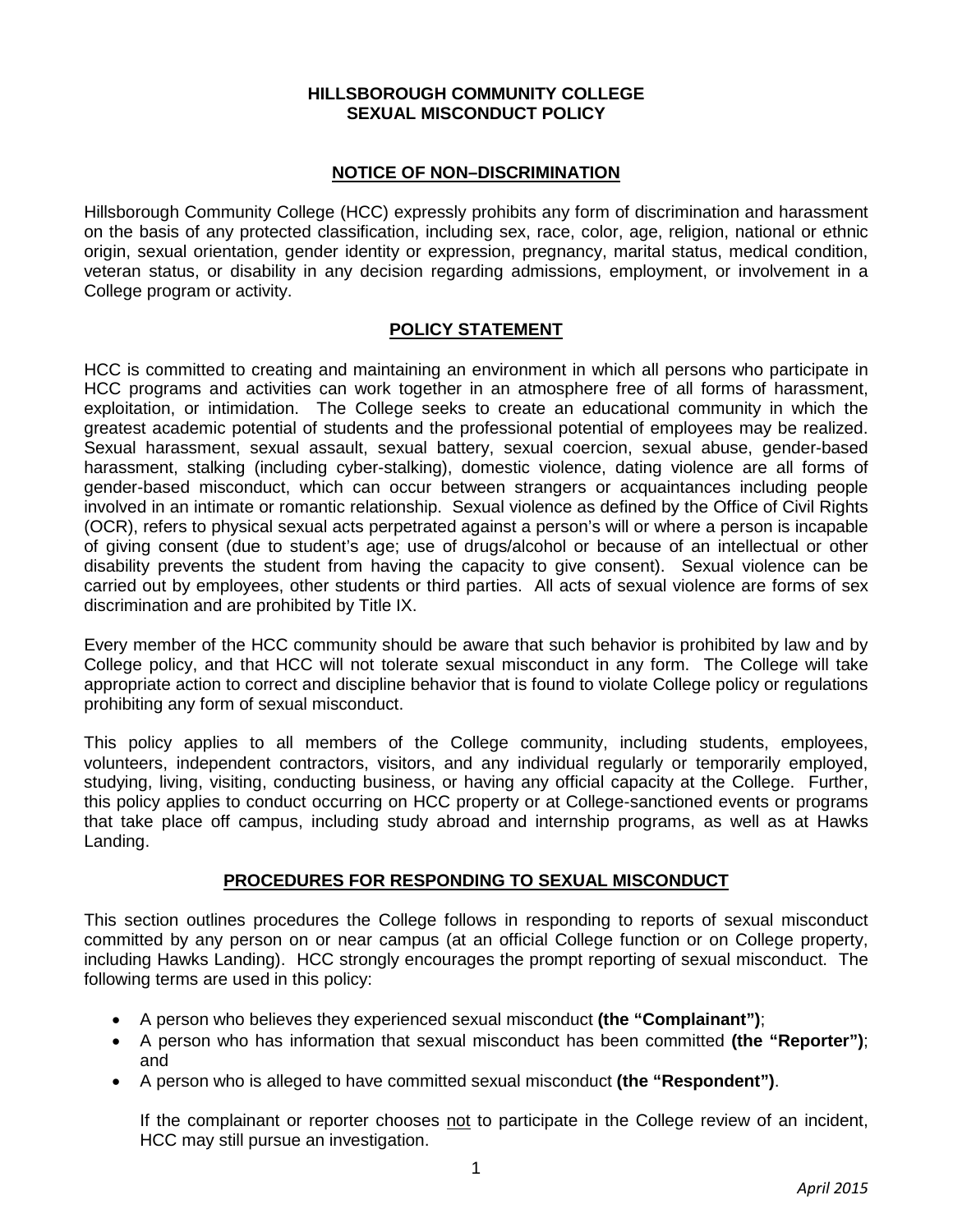- A. Campus Reporting Options—The College recognizes that a student or employee may choose to report any form of sexual misconduct to any HCC employee. For example, a student may choose to confide in an assistant dean, a resident assistant, a faculty member, or a coach. An employee may choose to confide in a supervisor or colleague.
- B. Report—When an incident occurs, the person that receives the information shall report the incident to the Title IX Coordinator and Public Safety Department at their earliest awareness. HCC may receive notice from a victim, parent, friend, social media or the local community. The OCR deems a school has notice if a "responsible employee knew or should have known about sexual violence". A **"responsible employee"** is an HCC employee who has the authority to address sexual violence, who has a duty to report incidents of sexual violence or other student conduct or who a student could reasonably believe has the authority or duty to report an incident. A responsible employee must report to the Title IX Coordinator all relevant details about alleged sexual violence provided by the victim. A responsible employee should ensure that a complainant understands their reporting obligation.

All College employees, including faculty, staff, administrators, and student employees or volunteers who have responsibility for the welfare of other students, are required to share any report of sexual assault or harassment they receive or of which they become aware with the Title IX Coordinator and/or the Public Safety Department to:

• Title IX Coordinator: Dr. Joan Holmes, Special Assistant to the President for Equity and Special Programs Hillsborough Community College 39 Columbia Drive, Tampa, Florida 33606 813.253.7043 [jholmes16@hccfl.edu](mailto:jholmes16@hccfl.edu)

The Title IX Coordinator is responsible for coordinating the College's overall response to sexual misconduct.

• Public Safety for all campus locations: 813.253.7911

Whether or not the criminal justice authorities choose to prosecute, the College can pursue formal disciplinary action against a student/employee alleged to have committed sexual misconduct. Responsibility for adjudicating campus disciplinary actions involving students rests with the Dean of Student Services and the Student Code of Conduct. Responsibility for disciplinary actions involving HCC employees rests with the Executive Director of Human Resources and HCC's administrative procedure on discipline/applicable collective bargaining agreement. HCC's internal investigation will proceed irrespective of whether criminal justice authorities choose to prosecute a case.

C. Reports to Law Enforcement—The HCC Public Safety Department will contact local law enforcement if a crime including one involving sexual misconduct occurs on campus, or to local law enforcement for assaults and other crimes occurring off-campus. Collection and preservation of evidence relating to the reported sexual assault is essential for law enforcement investigations, so prompt reporting of the incident to law enforcement is especially critical. HCC staff can assist an individual in making a report to local law enforcement. For assaults occurring at Hawks Landing, the Assistant to the Dean can assist in making a report to HCC Public Safety. For reports relating to off-campus assaults, HCC Public Safety can assist in identifying the appropriate law enforcement agency to which to make the report.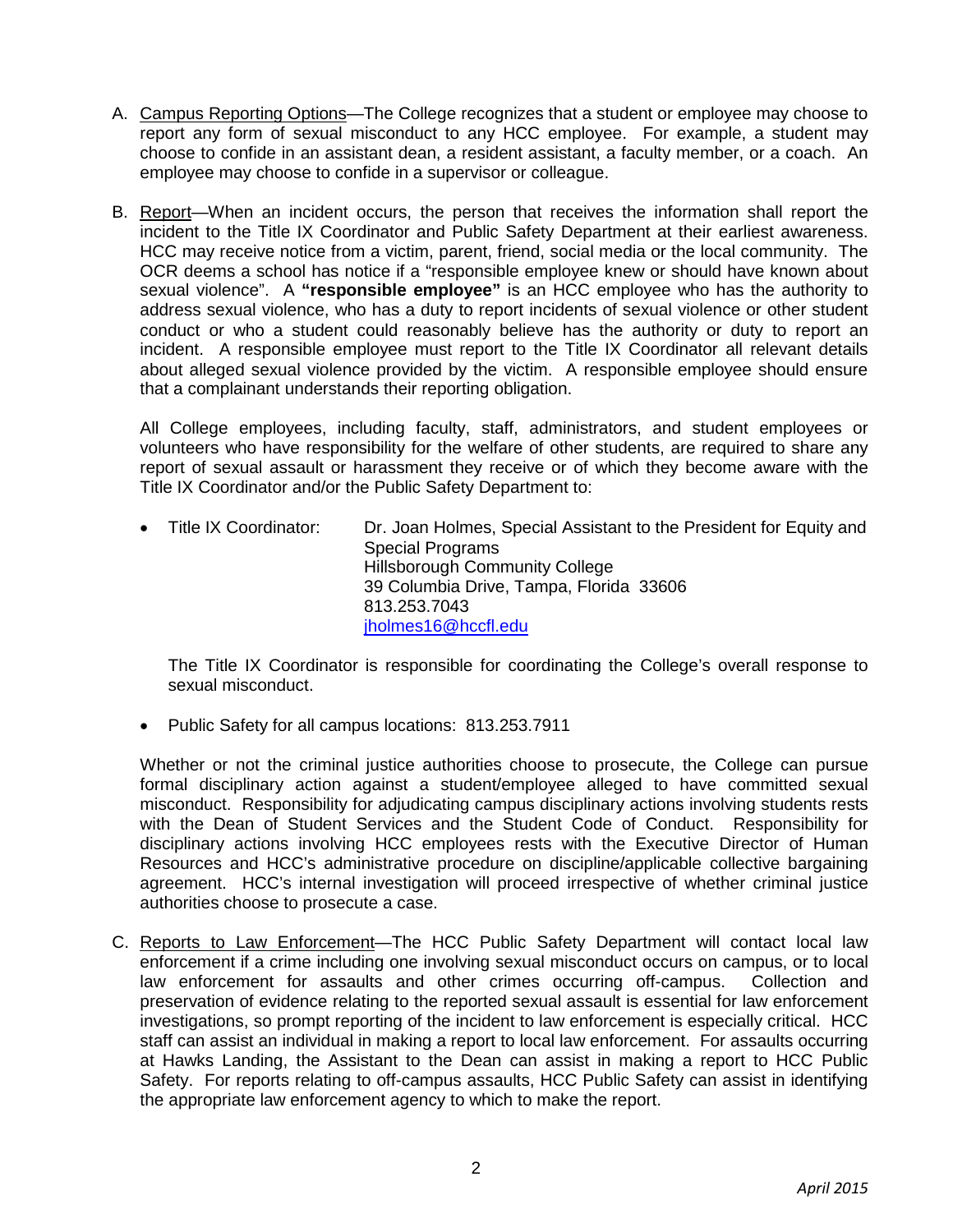- D. Timely Warning—Once notified of a potential sexual assault or other form of sexual misconduct, HCC, through their crisis response team, will determine if and how a timely warning will be issued. This is determined based on a case-by-case determination considering if there is an ongoing threat to the College community. The Clery Act requires that HCC alert the College community to certain crimes (which includes sexual assault) in a manner that is timely and will aid in the prevention of similar crimes. The intent of the warning regarding a criminal incident is to enable the College community to protect themselves. HCC will issue a warning as soon as the pertinent information is available and will be decided on a case-by-case basis considering on factors that include: The nature of a crime; the continuing danger to the campus community and the possible risk of compromising law enforcement efforts. The HCC Executive Director Public Information/Marketing, the Vice President for Administration/CFO, the Director of Risk and Emergency Management and Campus Services, and the appropriate Campus President, in conjunction with the HCC Public Safety Department, are designated as a campus security authority under the Clery Act and may issue a timely warning to the HCC community. The HCC Public Safety Department will also be responsible for the maintenance of accurate statistics for the annual Clery Report.
- E. Respect for Privacy—Information regarding sexual misconduct reports and any investigation or review of those reports, including any sanctioning determinations, will only be shared among HCC employees with a legitimate educational interest or with external individuals or entities only on a need-to-know basis; and only as permitted under HCC Policy and applicable law.
- F. Confidentiality—Confidentiality and recognition of the concern for privacy in allegations of sexual misconduct will be maintained to the extent permitted. To protect the individual's privacy rights, the names of students or other identifying information, especially that which is contained in written documents and notes, will only be disclosed to third parties if prior written permission is given by the individual concerned or to those authorized by state or federal law to receive such information. Documents will be redacted consistent with College Policy. The Coordinator will explain where necessary, if a victim's request for confidentiality limits HCC's ability to investigate an incident. HCC may take steps to limit the effects of sexual misconduct and prevent reoccurrence without formal action against an alleged respondent or revealing a complainant's name (i.e. provide increased monitoring, supervision or security at locations/activities where misconduct occurred; providing training/education materials, revising the sexual misconduct policy and procedures and conducting climate surveys on sexual misconduct).
- G. Coordination of Campus Response—The Title IX Coordinator will coordinate the campus response with the Dean of Student Services at the campus and Public Safety Department (Human Resources, where appropriate). Deputy Title IX Coordinators may be designated at HCC campuses/sites by the Title IX Coordinator, as needed.
- H. HCC Crisis Response Team—HCC has a designated crisis response team for sexual misconduct incidents that are contacted by the Title IX Coordinator/Public Safety Department/VP for Administration/CFO, when an incident occurs. This team will work with the Title IX Coordinator/Public Safety, which includes providing information and immediate assistance to the complainant. This team will designate a person to work with the complainant and the respondent. This team is composed of various departments who are included on an asneeded basis, as determined by an incident. Positions that may be included are the Executive Director of Marketing/Public Relations; Vice President for Administration/CFO; representatives from Public Safety; College Attorney; Campus President; Deans and Human Resources.
- I. Emergency Support Services in the Event of a Sexual Misconduct—The first responsibility in responding to reports of sexual misconduct is attending to the needs of the students involved (employee where applicable). All reports of any form of sexual misconduct will be taken with the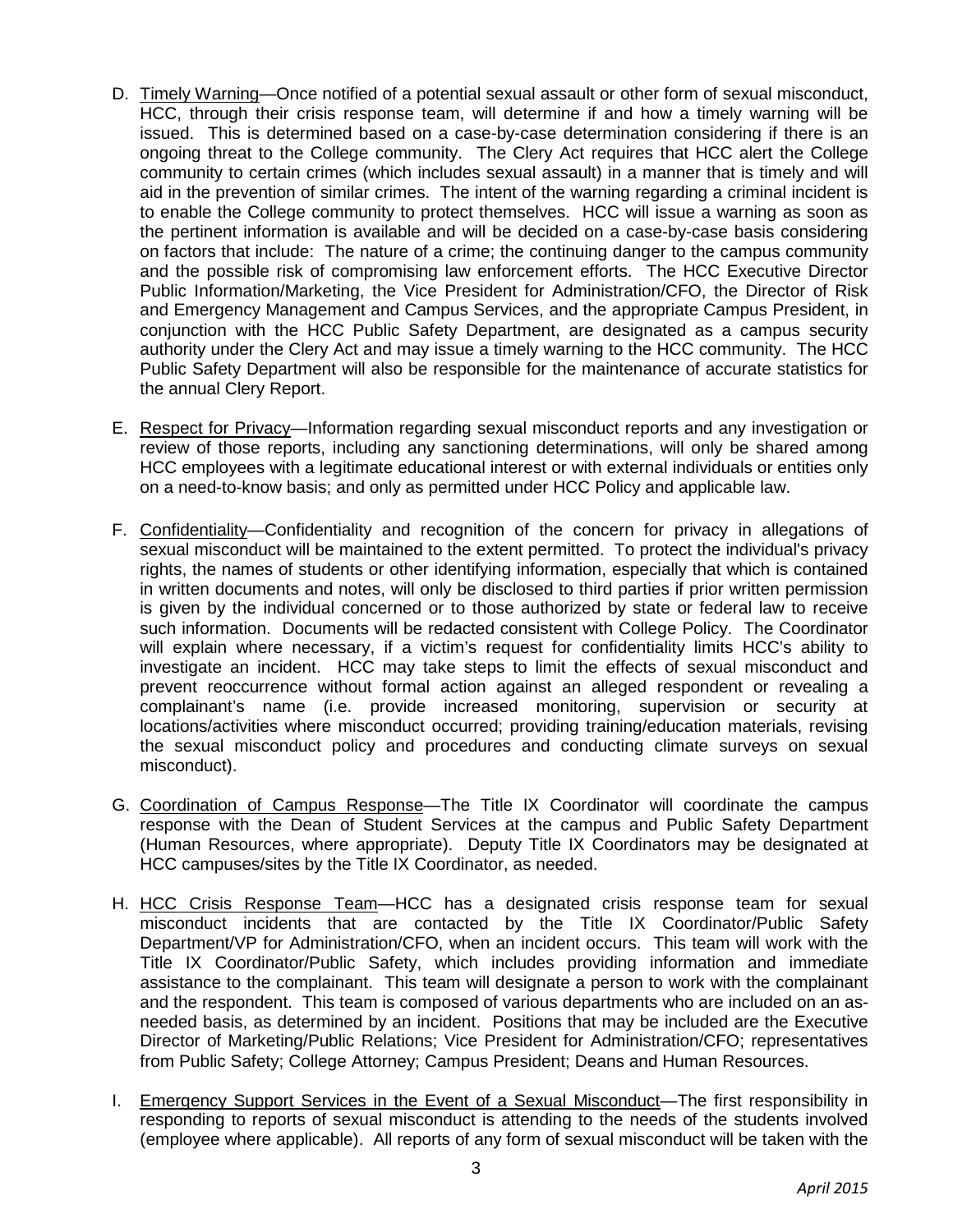utmost seriousness and all students involved will be assisted with obtaining the appropriate assistance needed.

- (1) Immediate Assistance—The College encourages all individuals to seek assistance from a medical provider and/or law enforcement as soon as possible after a sexual assault. This is the best option to provide physical safety, emotional support, and medical care to the complainant. It is also the best option to ensure preservation of evidence and to begin a timely investigative and remedial response. HCC will escort any HCC community member to a safe place, provide transportation to the hospital, assist in coordination with law enforcement, and provide information about the College and community resources and the complaint processes. Medical attention should be sought even if the victim is unsure he/she wishes to notify law enforcement. The appropriate staff will work to try to ensure a safe environment for a student or employee which includes but is not limited to:
	- a. Public Safety/Student Services will provide contact information to HCC Campus Assistant Deans/Counselors who can provide information; obtain needed resources; explain reporting options and help navigate the reporting process.
	- b. HCC will provide and assist the complainant with contacting public safety; local law enforcement and other first responders.
	- c. Assistance is available from the College and local law enforcement 24 hours a day, year-round, by calling the Public Safety Department at 813.253.7911, and 911. HCC personnel shall assist the victim in notifying local law enforcement.
	- d. HCC will identify the healthcare options in the community:
		- Provide options for treatment of any injuries; health services; preserving evidence.
		- Provide contact information for local hospitals and local rape crisis center.
	- e. At the time a report is made, a complainant does not have to decide whether or not to request disciplinary action concerning a respondent. Choosing to make a report and deciding how to proceed after making the report can be a process that unfolds over time. To the extent possible, the College will respect an individual's autonomy in making these important decisions and provide support that will assist each individual in making that determination.
- (2) Ongoing Assistance
	- a. Counseling, Advocacy and Support (on/off campus)
		- HCC will identify counseling and support for victims of sexual misconduct even if victim decides not to make a report or participate in the HCC disciplinary or criminal process.
		- HCC will identify options for disclosing confidentially with counseling, advocacy, health, mental health or sexual misconduct related sources.
	- b. Academic Accommodations and Interim Measures (also refer to "Sanctions/Intervention" of this policy)
		- HCC can provide interim measures immediately to ensure safety and well-being of a complainant (relocate an apartment at Hawks Landing; change work and/or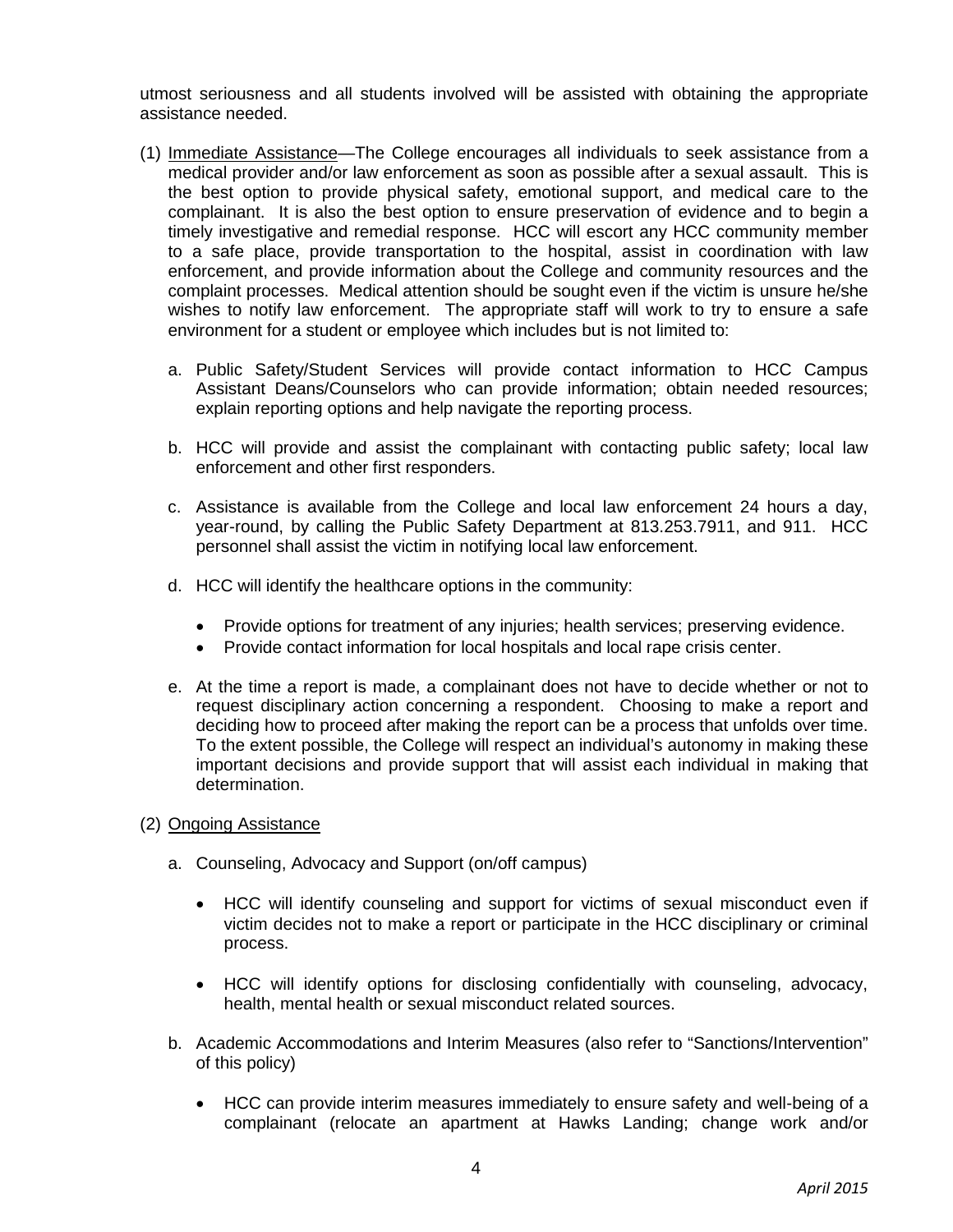academic schedules; withdraw from/retake a class with no penalty; access academic support like tutoring, etc.).

- c. Administrative Measures After Incident—Pending a formal disciplinary hearing, the campus may take a variety of administrative measures for the individual(s) involved, including but not limited to restriction of privileges and services, interim suspension, and exclusion from certain campus areas, such as classrooms and residence facilities. To prevent further conflict between the parties, the campus may utilize administrative reassignment procedures to change classes or if a resident, to move students to another apartment at Hawks Landing, limit access to an apartment/building during the course of a campus or criminal investigation, or make academic accommodations as appropriate for either party.
- J. Filing/HCC Responsibility Under Title IX—HCC has a grievance procedure for students/employees to file complaints of sex discrimination, including complaints of sexual harassment or sexual misconduct. These procedures provide for prompt, impartial and equitable investigation and resolution.
	- To file a complaint, contact Dr. Joan Holmes, Special Assistant to the President for Equity and Special Projects at (813) 253-7043 or at [jholmes16@hccfl.edu.](mailto:jholmes16@hccfl.edu) Dr. Holmes is the Title IX Coordinator.
	- HCC procedure for filing a complaint: [http://www.hccfl.edu/gwsc/equity--diversity](http://www.hccfl.edu/gwsc/equity--diversity-office.aspx)[office.aspx](http://www.hccfl.edu/gwsc/equity--diversity-office.aspx)
	- •
- K. Respondent—HCC is also responsible for ensuring that the person charged with committing sexual assault is also treated fairly. The alleged respondent will be presumed innocent until proven responsible.
- L. Investigative Process—The Title IX Coordinator will determine the most effective method for investigating allegations raised by the complainant, which will involve conducting a thorough fact-finding investigation, with separate meetings with the complainant, the respondent and witnesses with first-hand knowledge. The investigation will also review any relevant records related to allegations. Both the respondent and complainant will have equitable rights during the investigation process. The complainant, respondent and witnesses can present evidence including documents and witness information. Participants in the process may be requested to document their statements. If someone declines to provide a written statement or sign a statement taken by the investigation that documents the account of the incident, the investigator will complete the investigation on all available information. At all times, those involved will receive procedurally fair, prompt and thorough investigation, with the outcome documented in writing. Upon completion of the investigation, both the complainant and respondent will be notified of the outcome. The investigation will be completed within thirty (30) days but may be extended an additional thirty (30) days as needed.

The investigator shall determine if there was sexual misconduct which is unlawful discrimination, based on "a preponderance of evidence" standard. This standard means that it is more likely than not that the unlawful discrimination occurred.

M. Disciplinary Process—The procedures outlined in the Student Code of Conduct will be followed in resolving allegations against a student concerning sexual misconduct, which include a list of all possible sanctions. The procedures outlined in HCC administrative rules and procedures (applicable Collective Bargaining Agreement) will be followed in resolving allegations against an employee, which include a list of possible sanctions.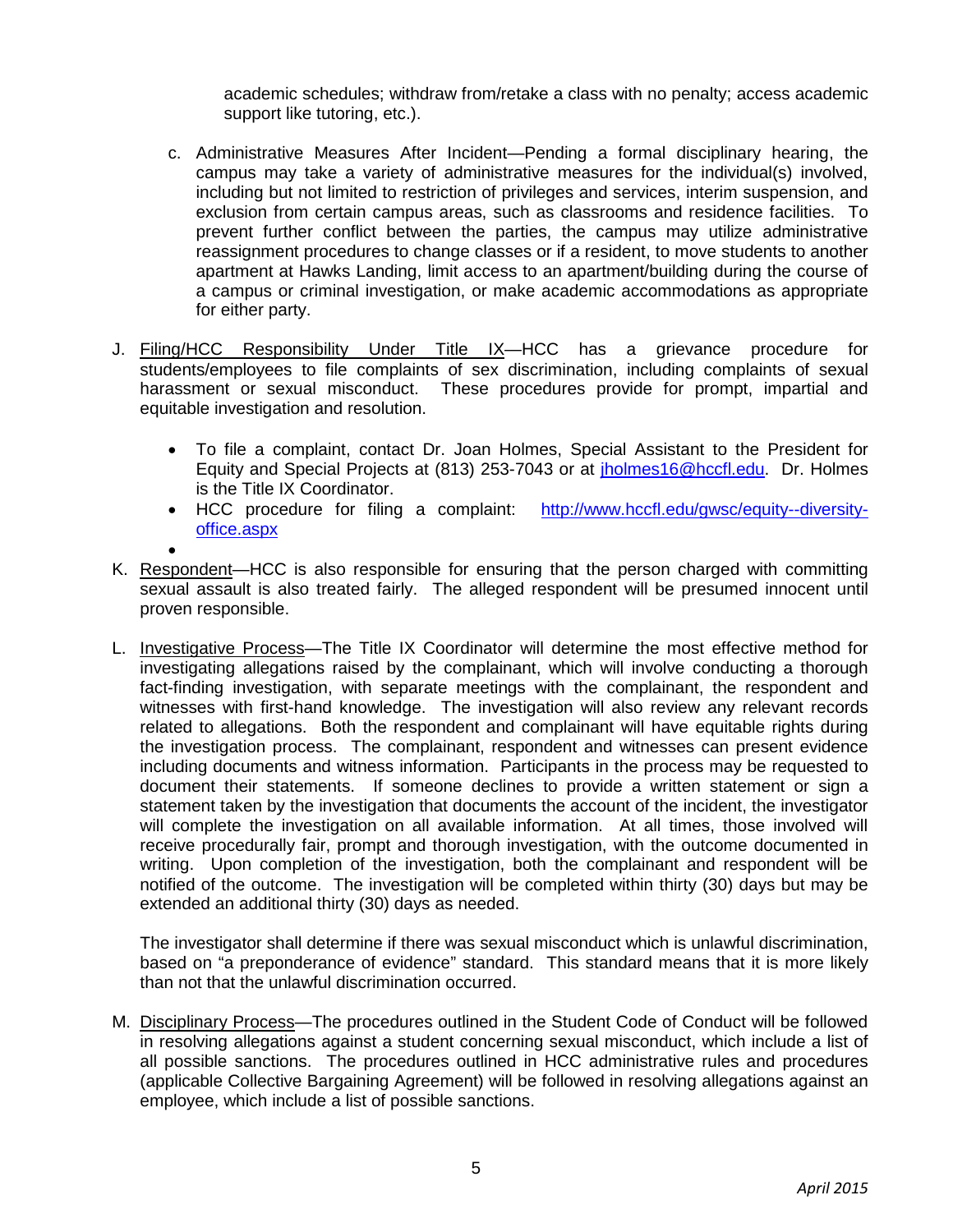- Both parties may have others present during the disciplinary proceeding and any related meeting, including an advisor or support person of their choice. This person is not entitled to represent the person.
- A complainant has the right to present his or her case. This includes the right to adequate, reliable, and impartial investigation of complaints, the right to have an equal opportunity to present witnesses and other evidence, and the right to the same appeal processes, for both parties.
- A complainant has the right to be notified of the time frame within which: (a) the College will conduct a full investigation of the complaint; (b) the parties will be notified of the outcome of the complaint; and (c) the parties may file an appeal, if applicable.
- A complainant has the right for the complaint to be decided using a preponderance of the evidence standard (i.e., it is more likely than not that sexual misconduct occurred).
- Both parties have the right to be notified, in writing, of the outcome of the disciplinary proceedings at the same time.
- As noted in the Clery Act, both parties are to be informed of the outcome, including sanction information, of any institutional proceeding alleging a sex offense. HCC may not require a complainant to abide by a non-disclosure agreement, in writing or otherwise.
- The grievance procedures may include voluntary informal methods (e.g., mediation) for resolving some types of sexual misconduct complaints. However, the complainant must be notified of the right to end the informal process at any time and begin the formal stage of the complaint process. In cases involving allegations of sexual assault, mediation is not appropriate.
- N. Sanction Statement—Any student found responsible for violating the policy on sexual misconduct is subject to the Student Code of Conduct and Disciplinary procedure and may be subject to disciplinary sanctions ranging from probation to expulsion, depending on the incident. HCC reserves the right to broaden or lessen any range of disciplinary sanctions depending on the circumstances of each case. HCC will determine the appropriate corrective action.

Sanctions or interventions may include, but are not limited to, one or more of the following:

- 1) Formal Reprimand: A formal notice that the student has violated college policy and that future violations may be dealt with more severely.
- 2) Disciplinary Probation: A designated period of time during which the student is not in good standing with the College. The terms of probation may involve restrictions of student privileges and/or set specific behavioral expectations.
- 3) Restitution: Reasonable and limited compensation for loss, damage, or injury to the appropriate party in the form of money or material replacement.
- 4) Restriction from Employment at the College: Prohibition of or limitation on HCC employment.
- 5) Class/Workshop/Training/Program Attendance: Enrollment in and completion of a class, workshop, training, or program that could help the student.
- 6) Educational Project: Completion of a project specifically designed to help the student understand why certain behavior was inappropriate and to prevent its recurrence.
- 7) Hawks Landing Housing Transfer or Removal: Placement in another room or housing unit or removal from Hawks Landing housing. Housing transfers or removals may be temporary or permanent depending on the circumstances.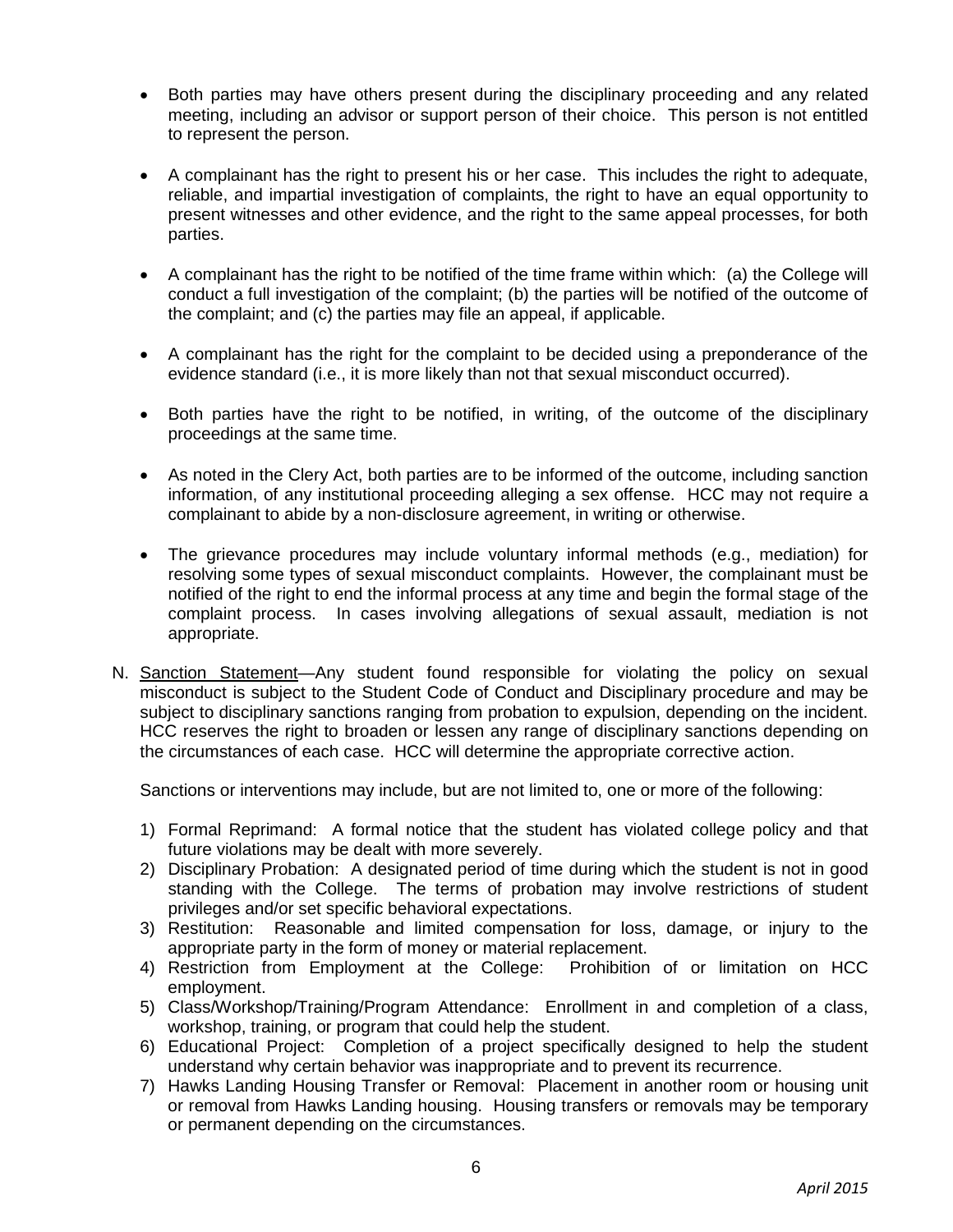- 8) Professional Assessment: Completion of a professional assessment that could help the student or the College ascertain the student's ongoing supervision or support needs to successfully participate in the HCC community.
- 9) Removal from Specific Courses or Activities: Suspension or transfer from courses or activities at the College for a specified period of time.
- 10) No Contact: Restriction from entering specific areas and/or from all forms of contact with certain persons.
- 11) Suspension: Separation from the College for a specified period of time or until certain conditions are met.
- 12) Expulsion: Permanent separation from the College.
- 13) In addition to the sanctions/interventions applied to students found responsible for sexual misconduct, the College may find it helpful or necessary to request or require others to undertake specific steps designed to eliminate the misconduct, prevent its recurrence, or remedy its effects. Examples include, but are not limited to, the following:
	- a. Requesting or requiring a College department to conduct training for its staff or members;
	- b. Making involved parties aware of academic support services available;
	- c. Making involved parties aware of counseling or medical services available;
	- d. Arranging, where possible, for a party to re-take or withdraw from a course without penalty; and
	- e. Revising College policies, procedures or practices where necessary.
- 14) Any employee found responsible for violating this policy or sexual misconduct is subject to HCC administrative rules and procedures (and any related collective bargaining agreement, if applicable), and may be subject to disciplinary sanction up to and including termination. HCC reserves the right to broaden or lessen any range of disciplinary sanctions depending on the circumstances of each case.
- O. Annual Reporting—The HCC Public Safety Department will issue an annual report to the HCC community about actions taken by the College in response to reports of sexual misconduct by students. The report will inform the College community of response efforts and engage the community in education and prevention initiatives. Reports of past actions will provide an overview of information, with removal of confidential details to the extent necessary to respect the privacy of affected parties. The annual report is also provided to the U.S. Department of Education.
- P. Timeliness of Process—Upon receipt of a sexual misconduct report, HCC will strive to complete its review of the sexual misconduct report within thirty (30) calendar days, which may be extended an additional thirty (30) days, if needed, and its sanctions/intervention process with fifteen (15) calendar days after HCC shares the findings with the complainant and respondent. There are many factors that affect the length of time needed to complete various portions of the process fairly and equitably. As such, some matters will be resolved before timeframe and others afterwards, as needed.

# **EDUCATION AND PREVENTION PROGRAMS**

Throughout the year, programs designed to promote awareness are presented by a variety of College resources. Prevention programs include an overview of the College's policies and procedures, relevant definitions, including prohibited conduct, discussion of the impact of alcohol and illegal drug use, effective consent, safe and positive options for bystander intervention, and information about risk reduction.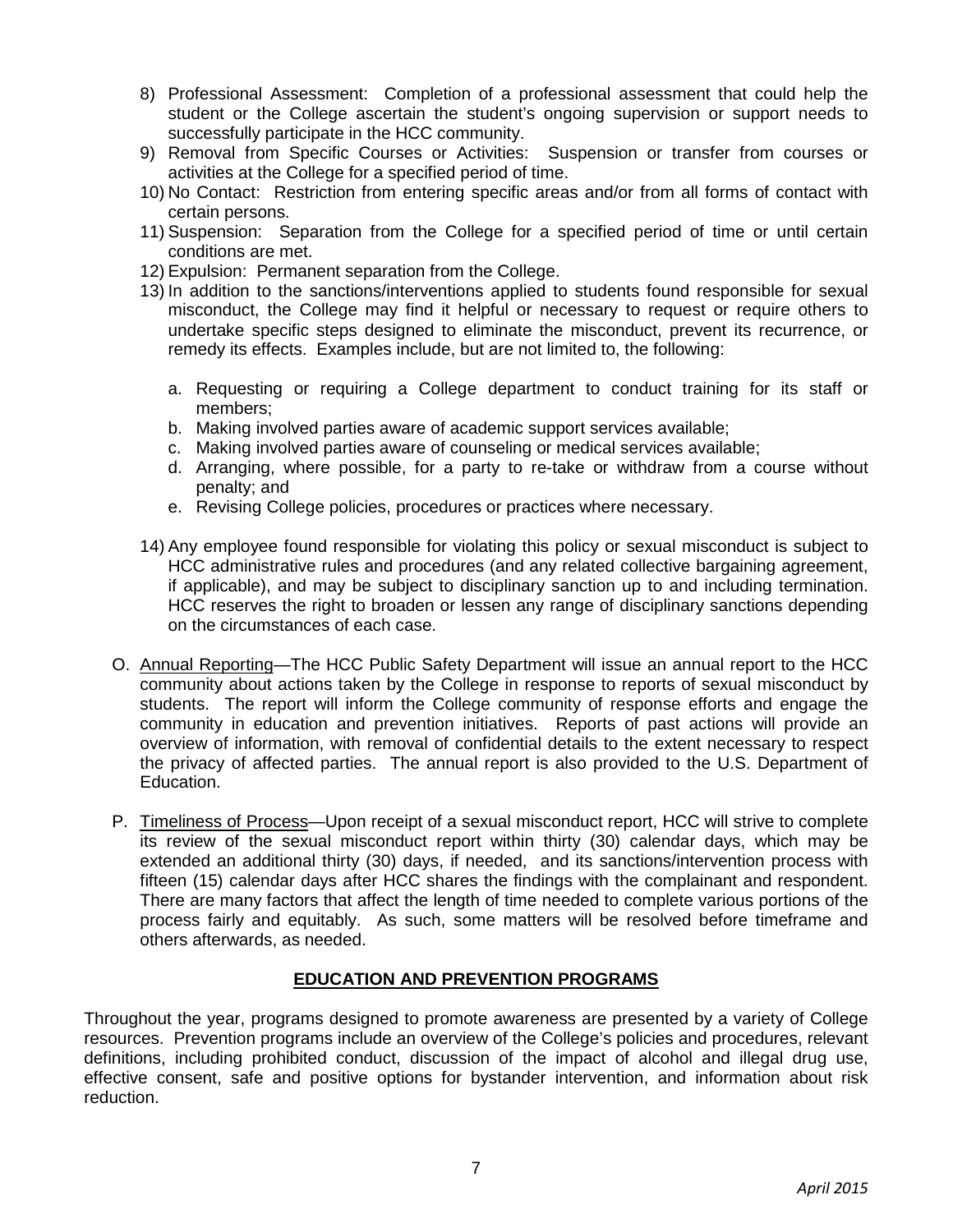Incoming students and new employees will receive primary prevention and awareness programming as part of their orientation. Returning students and employees will receive information on a periodic basis. HCC's Title IX Coordinator will oversee the education and prevention calendar and provide programming to campus needs and climate in conjunction with the Campus Dean of Student Services/HCC Human Resources Department. All educational programs include a review of resources and reporting options available for students, faculty, and staff. As part of "Violence against Women Reauthorization Act of 2013" and the Clery Act, educational programs at HCC are required to include:

- A. Primary prevention and awareness programs for new students and new employees, including safe and possible options for intervention for a bystander(s):
	- 1) A statement that HCC prohibits the offense of domestic violence, date violence, sexual assault and stalking;
	- 2) The definition of domestic violence, date violence, sexual assault and stalking under Florida law;
	- 3) The definition of consent under Florida Law, in reference to sexual activity;
	- 4) Safe and positive options for bystander intervention that may be carried out by an individual to prevent harm or intervene when there is a risk of domestic violence, dating violence, sexual assault, stalking or any form of sexual misconduct against a person;
	- 5) Information on risk reduction to recognize warning signs of abusive behavior and how to avoid potential attacks; and
	- 6) Ongoing prevention and awareness programs for HCC's students, faculty and staff.
- B. Training for Title IX Coordinator; Public Safety Officers, HCC designated "responsible employees"; victim advocates and other staff involved with responding to, investigating or adjudicating sexual misconduct.

## **FEDERAL LAWS CONCERNING THIS POLICY**

A. Title IX—Title IX of the Education Amendments of 1972 ("Title IX") is a federal law that mandates that colleges and universities create an environment free from sexual discrimination and harassment for all community members.

Title IX prohibits discrimination on the basis of sex in education programs and activities. All public and private elementary and secondary schools, school districts, colleges, and universities receiving any Federal funds must comply with Title IX. Under Title IX, discrimination on the basis of sex can include sexual harassment, gender-based harassment, sexual violence, sexual assault, other forms of sexual misconduct, stalking, and intimate partner violence.

Title IX says that "no person in the United States shall, on the basis of sex, be excluded from participation in, be denied the benefits of, or be subjected to discrimination under any education program or activity receiving Federal financial assistance."

B. The Clery Act—The Jeanne Clery Disclosure of Campus Security and Campus Crime Statistics Act (Clery Act) is a Federal statute enacted in 1990 that requires colleges and universities to keep and publish information about crime on or near their campuses. The annual security and fire report must contain information on where and when a crime occurred; the type of crime and when a crime was reported. The Clery Act also requires timely warning notification to the college community of all Clery Act crimes reported that the College considers represent a series of continuing threats to students and employees. The Clery Act also requires that HCC publish statements of policies, procedures and programs regarding sex offenses.

Timely warnings are triggered by crimes that have already occurred but represent an ongoing threat. HCC will issue a timely warning for a Clery crime committed at HCC (or within HCC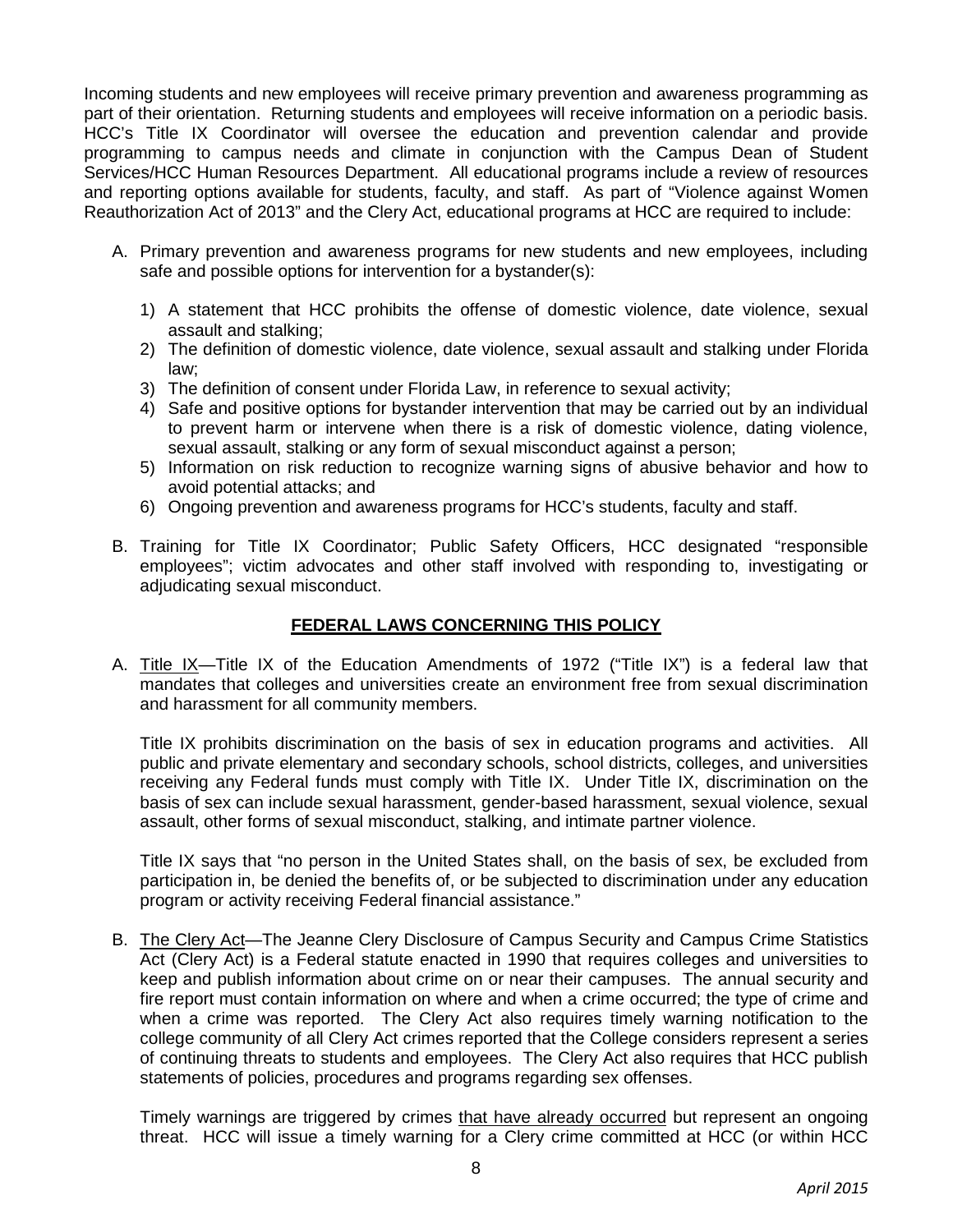geography, as defined by the Clery Act) that is reported to HCC or a local law enforcement agency, and is considered by HCC to represent a serious or continuing threat to HCC students and employees.

(Clery timely warnings are different from emergency notifications that HCC will follow for any significant emergency or dangerous situation involving an immediate threat to the health or safety of students or employees occurring on campus.)

HCC will use our HawkAlert system for timely warnings under Clery and for emergency notifications (may include a Clery crime).

All students and staff at HCC are strongly encouraged to sign up for HawkAlert.

- C. The Campus SaVE Act—In March of 2013, the Violence against Women Act became law was approved, which includes the Campus Violence Elimination Act (Campus SaVE Act). This Act requires that domestic violence, sexual assault and stalking be included in our annual campus crime statistics report (Clery) and that victims be provided their written rights to:
	- 1) Be assisted by HCC with reporting crimes to law enforcement with reporting crimes to law enforcement.
	- 2) To change academic, living, transportation or working situation to avoid a hostile environment.
	- 3) To obtain or enforce a no contact directive or restraining order.
	- 4) To have a clear description of HCC's disciplinary process which includes all possible sanctions.

Compliance with these provisions does not constitute a violation of FERPA or applicable State law.

A victim will also receive contact information on available counseling, health, victim advocacy, legal assistance and other services available at HCC and in our community.

# **DEFINITIONS**

• **Alcohol or Other Drugs**—In general, sexual contact while under the influence of alcohol or other drugs is risky behavior. Alcohol and drugs impair a person's decision-making capacity, awareness of consequences, and ability to make informed judgments. It is especially important, therefore, that anyone engaging in sexual activity be aware of the other person's level of intoxication. If there is any doubt as to the level or extent of the other individual's intoxication or impairment, the prudent course of action is to forgo or cease any sexual contact or activity.

Being intoxicated or impaired by drugs or alcohol is never an excuse for sexual harassment, misconduct, or intimate-partner violence and does not diminish one's responsibility to obtain informed and freely given consent.

**[Consent](http://www.leg.state.fl.us/STATUTES/index.cfm?App_mode=Display_Statute&Search_String=&URL=0700-0799/0794/Sections/0794.011.html)** is a voluntary agreement to engage in sexual activity. Someone who is incapacitated cannot consent. Past consent does not imply future consent. Silence or an absence of resistance does not imply consent; consent to engage in sexual activity with one person does not imply consent to engage in sexual activity with another; consent can be withdrawn at any time; and coercion, force or threat invalidates consent.

Consent as defined by **Section 794.011, Florida Statutes**, as relates to sexual activity means intelligent, knowing, and voluntary consent and does not include coerced submission. Consent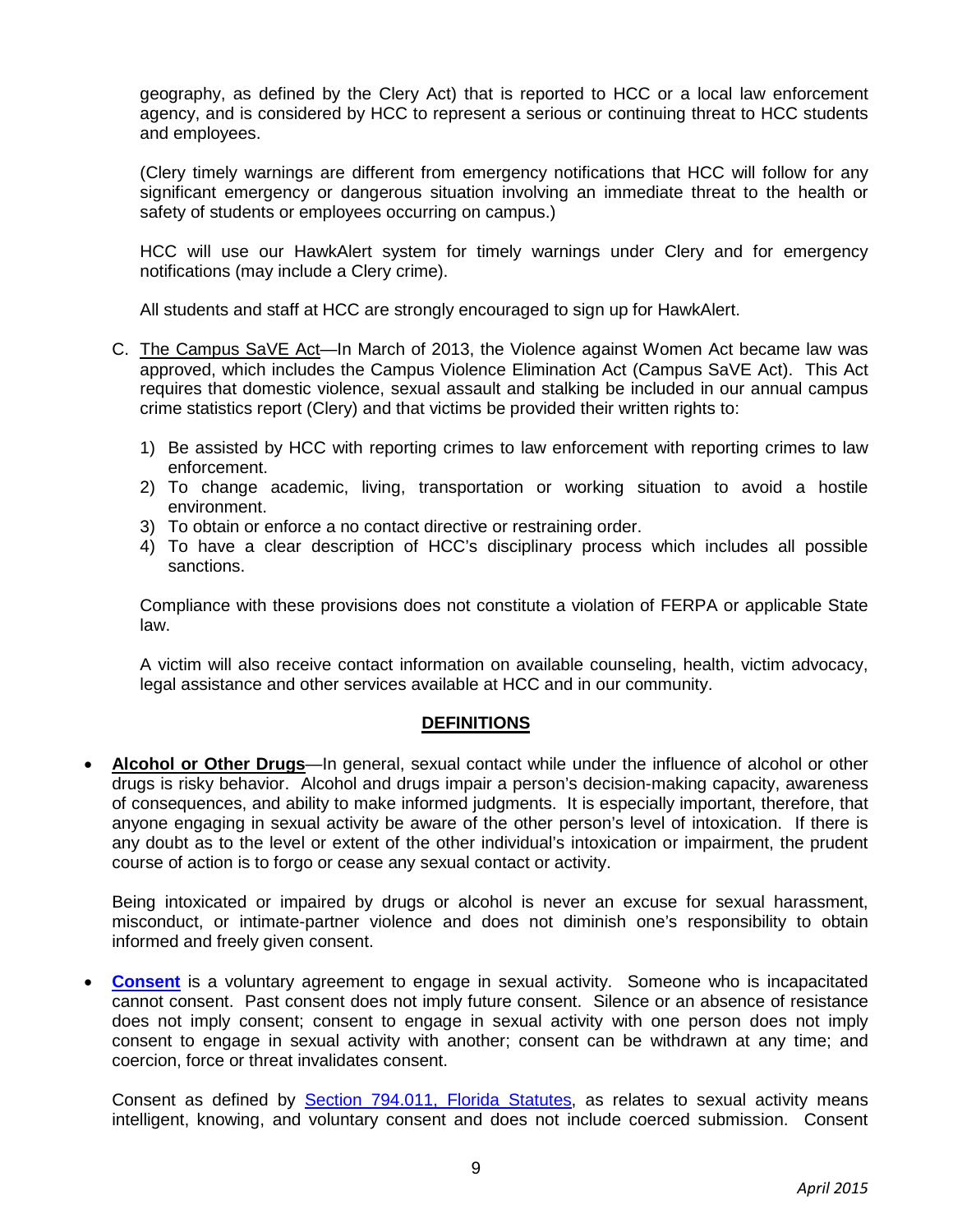does not mean or should not be construed to mean the failure by an alleged victim to offer physical resistance to the offender or person accused of a sexual assault.

- **[Date violence](http://www.leg.state.fl.us/STATUTES/index.cfm?App_mode=Display_Statute&Search_String=&URL=0700-0799/0784/Sections/0784.046.html)** as defined by [Section 784.046, Florida Statutes,](http://www.leg.state.fl.us/STATUTES/index.cfm?App_mode=Display_Statute&Search_String=&URL=0700-0799/0784/Sections/0784.046.html) is violence between individuals who have or have had a continuing and significant relationship of a romantic or intimate nature. The existence of the relationship is determined by a relationship that existed within past six (6) months; the nature or relationship was characterized by an expectation of affection or sexual involvement between the parties; and the frequency and type of interaction between the parties included their involvement over time and on a continuous basis.
- **[Domestic violence](http://www.leg.state.fl.us/STATUTES/index.cfm?App_mode=Display_Statute&Search_String=&URL=0700-0799/0741/Sections/0741.28.html)** is the use of physical violence, coercion, threats, intimidation, isolation, stalking, or other forms of emotional, sexual or economic abuse directed towards a partner in an intimate or romantic relationship constitute intimate partner violence. This includes any behaviors that intimidate, manipulate, humiliate, isolate, frighten, terrorize, coerce, threaten, blame, hurt, injure, or wound someone.

Domestic violence as defined by [Section 741.28, Florida Statutes,](http://www.leg.state.fl.us/STATUTES/index.cfm?App_mode=Display_Statute&Search_String=&URL=0700-0799/0741/Sections/0741.28.html) is any assault, aggravated assault, battery, aggravated battery, sexual assault, sexual battery, stalking, aggravated stalking, kidnapping, false imprisonment or any criminal offense resulting in physical injury or death of one family or household member by another family or household member.

- **Gender-based harassment** is acts of verbal, nonverbal, or physical aggression, intimidation, stalking, or hostility based on gender or gender-stereotyping constitute gender-based harassment. Gender-based harassment can occur if students are harassed either for exhibiting what is perceived as a stereotypical characteristic for their sex, or for failing to conform to stereotypical notions of masculinity or femininity. In order to constitute harassment, the conduct must be such that it has the effect of unreasonably interfering with an individual's academic performance or creating an intimidating, hostile, demeaning, or offensive academic or living environment.
- **Hostile environment**—For the purposes of this policy, sexual harassment that is sufficiently severe or pervasive as to disrupt a person's ability to participate in educational programs is a special type of sexual harassment that creates a hostile environment. To determine if a hostile environment has been created, OCR's standards require that the conduct be evaluated from the perspective of a reasonable person in the alleged victim's position, considering all the circumstances. A single or isolated incident of sexual violence may create a hostile environment.
- **Incapacitation** due to use of drugs or alcohol, when a person is asleep or unconscious, or because of an intellectual or other disability prevents the complainant from having the capacity to give consent.
- **Intimidation** are words and/or actions that cause fear in another person and can cause other person to restrain from responding or taking action. This includes intentionally and maliciously causing another person to feel inadequate or afraid. It includes verbal threats, unjust criticisms, sabotage, sexual harassment and physical violence and other actions that erode confidence and someone's abilities to work, continue at school and other life activities.
- **Retaliation** against any person or group who makes a complaint, cooperates with an investigation, or participates in a resolution process is a violation of College policy. Retaliation should be reported promptly to the Title IX Coordinator for investigation, which may result in disciplinary action. The Title IX Coordinator may file charges for violation of the Student Code of Conduct/HCC Employee Disciplinary procedure.

Retaliation is any act or attempt to retaliate against or seek retribution from any individual or group of individuals involved in the investigation and/or resolution of a sexual assault or harassment